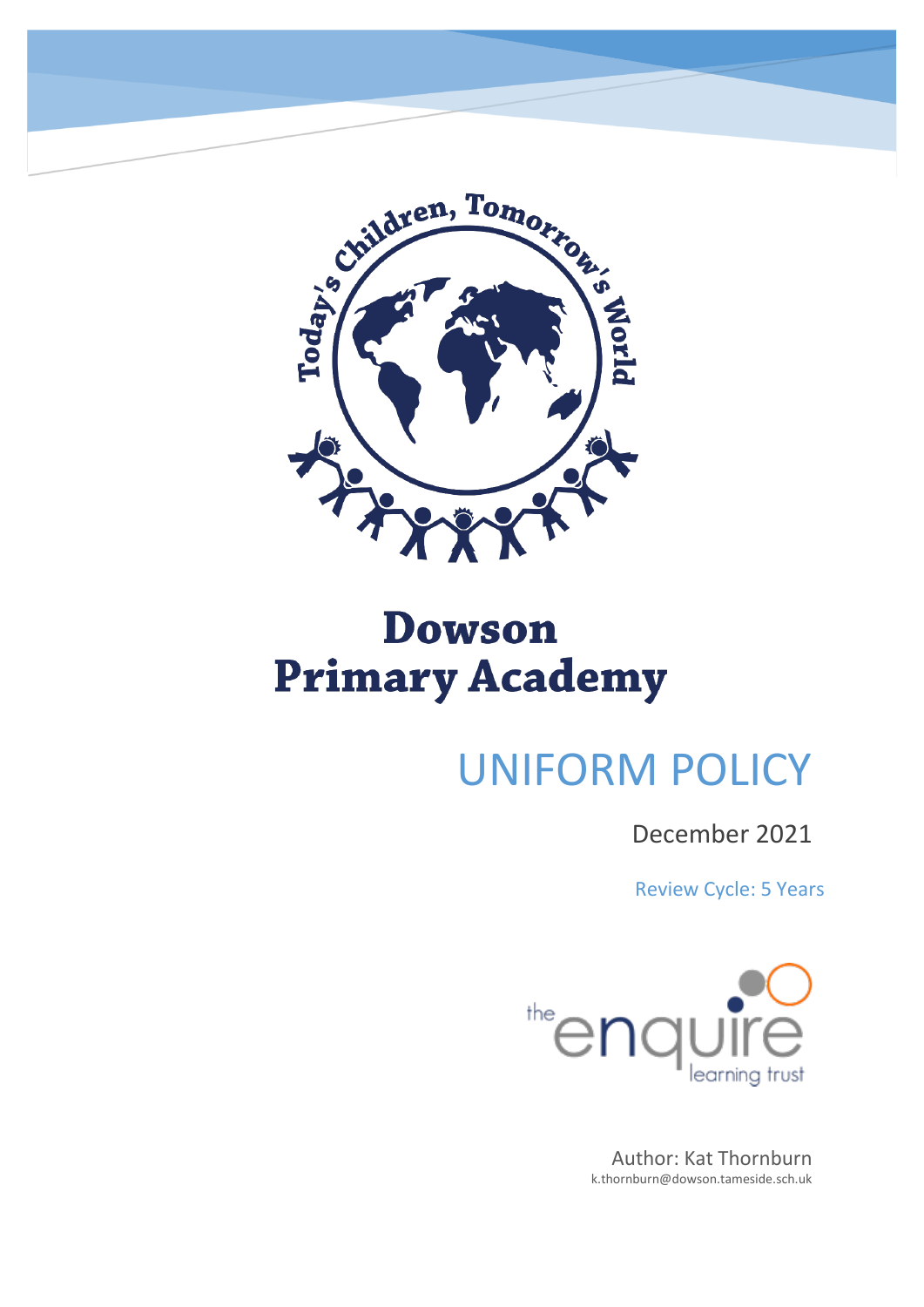

### **UNIFORM POLICY**

#### **INTRODUCTION**

At Dowson Primary Academy, it is the policy that all children wear our agreed uniform every day to school or when participating in school-organised events outside of normal school hours unless otherwise stated in the information given by school to parents.

Uniform fosters a sense of belonging to a school community and helps the children to feel equal to each other. As outlined in the DFE guidance, it contributes to the ethos of a school and setting an appropriate tone. It instils pride and supports positive behaviour and discipline.

Uniform can also be useful to protect children from social pressures to dress in a particular way.

A complete list of the items needed for School Uniform, including those for Physical Education, is outlined in this document.

In 2021, the government announced new statutory guidance on school uniform that schools needed to consider to ensure uniform was affordable to parents and that their policies and practice met the key points of the guidance. The table below outlines how Dowson Primary meets these requirements.

| <b>Government guidance</b>                                                                                                 | How Dowson meets the requirement                                                                                                                                                                                                                                                                                              |
|----------------------------------------------------------------------------------------------------------------------------|-------------------------------------------------------------------------------------------------------------------------------------------------------------------------------------------------------------------------------------------------------------------------------------------------------------------------------|
| requirements                                                                                                               |                                                                                                                                                                                                                                                                                                                               |
| Keep branded items to a minimum                                                                                            | The only branded items required from the entire uniform is the<br>jumper/cardigan, tie and p.e. t-shirt. All other items do not have to<br>be branded and can be sourced from most supermarkets or high<br>street stores.                                                                                                     |
| Engage with parents and pupils when<br>you develop your uniform policy, and<br>publish it on your website                  | At the point of policy review, parents are invited to give their views<br>on the current uniform including suitability and price. Pupils are<br>asked their opinions on the uniform and any elements they struggle<br>with or would change.<br>The policy is always available on our website at<br>www.dowson.tameside.sch.uk |
| Prioritise cost and value for money<br>(including durability and quality)<br>when awarding contracts to<br>suppliers       | Keeping branded items to a minimum and having more than one<br>supplier keeps cost at a competitive rate.<br>We ask that businesses visit school with sample materials when<br>they are tendering.                                                                                                                            |
| Avoid single-supplier contracts<br>unless you run regular<br>tendering competitions                                        | We have 2 suppliers of our uniform who are competitively priced.                                                                                                                                                                                                                                                              |
| Retender contracts regularly (at least<br>every 5 years)                                                                   | Our next re-tender is due in Spring 2023.                                                                                                                                                                                                                                                                                     |
| Make sure second-hand uniform is<br>available for parents, and publish<br>information about this on your<br>school website | Our PTFA manage our pre-loved uniform sales which can be found<br>here:<br>https://app.uniformd.co.uk/items/67                                                                                                                                                                                                                |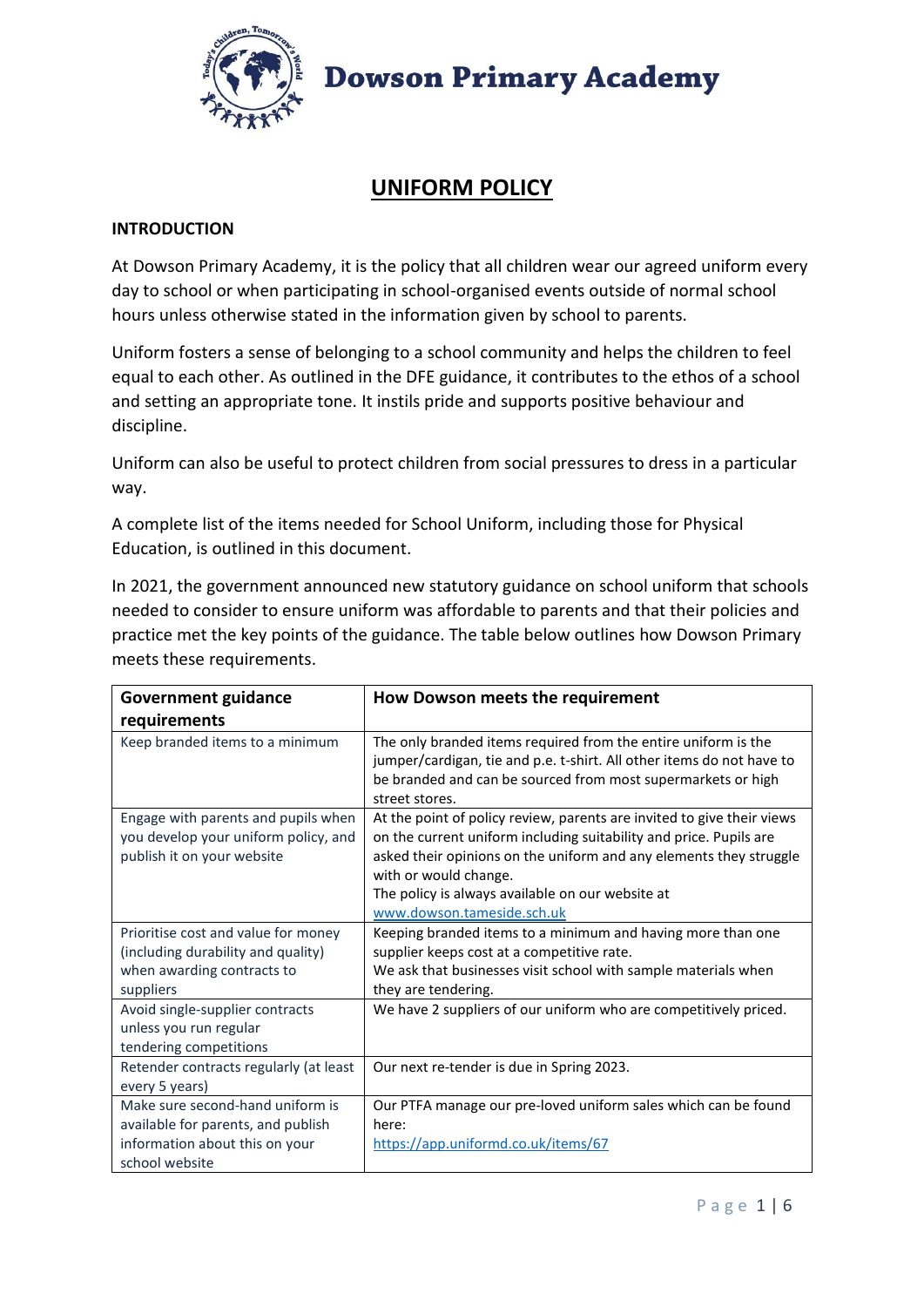

#### **AIMS AND OBJECTIVES**

Our aim is that our uniform is in-keeping with our values of pride, respect, aspiration and team work. We ask children to wear their shirts tucked into their skirts or trousers and to take pride in their personal appearance as well as the presentation of their work – 'Look Smart, Think Smart!'

Our policy on school uniform is based on the belief that school uniform:

- promotes a sense of pride in our school;
- helps to create a sense of community and belonging towards the school;
- identifies the children with the school;
- supports our commitment to inclusion, making pupils feel equal to their peers in terms of appearance;
- is considered good value for money by most parents;

Much of this policy mirrors that of High School policies and therefore, by adhering to this, it is yet another way in which we can prepare our pupils for the next stage of their education.

#### **JEWELLERY, HAIR STYLES AND ACCESSORIES, MAKE-UP AND NAIL VARNISH**

For health and safety reasons we do not allow children to wear jewellery. The exceptions to this rule are one, small stud earring in pierced ears and a wrist watch – both of which must be removed in PE lessons to prevent them from causing injury. Children are required to be able to remove these items themselves. Please note: Teachers are not permitted to remove earrings. If children are unable to do this, please ensure they do not wear these items to school on the days they have P.E. The watch worn to school is not permitted to be a 'smart watch'.

Long hair should be tied up for school for Health and Safety reasons and to reduce any risk of possible spread of headlice. Hair bands, ribbons and bows should be in school colours.

Head bands should not have things like large flowers attached and bows should be of an appropriate size for school – no larger than approximately 5 inches.

Make up and nail varnish (including acrylic or gel nails) should not be worn to school. Extreme hairstyles are not appropriate for school. The use of styling products should be kept to a minimum and children should not have decorative patterns cut or shaved into their hair or have hair coloured or dyed. In the event of patterns being cut or shaved into hair or extreme colours being put into a pupil's hair, we will contact parents to ask that they rectify this as soon as possible.

#### **FOOTWEAR**

For health and safety reasons we do not allow children to wear shoes with platform soles or high heels. All children are required to wear sensible, plain black school shoes or shoe-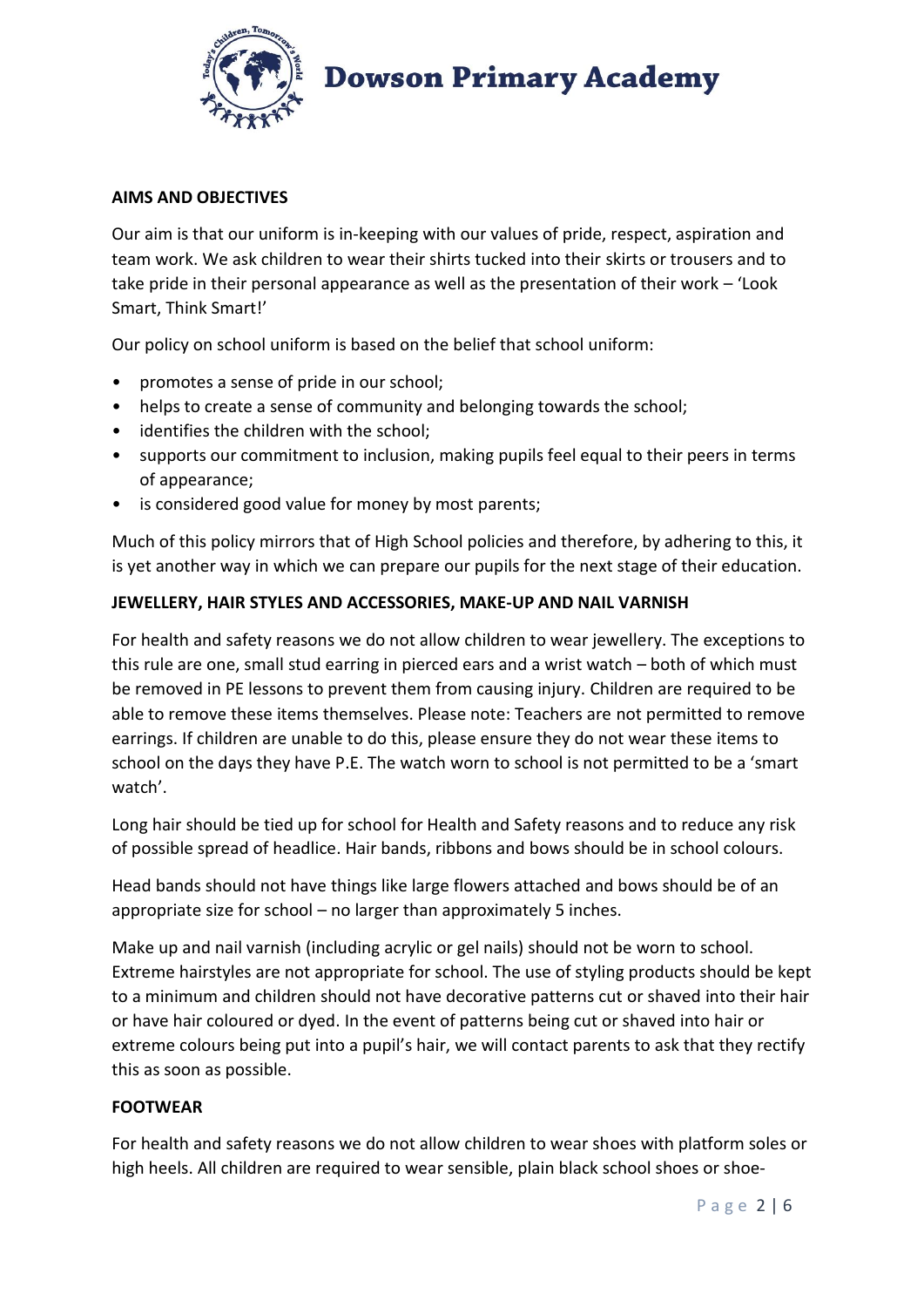

boots.

Trainers and full boots should not be worn. Where children come into school in large boots for example in the winter, they would be required to change into their school shoes upon arrival to school.

Examples of what is acceptable footwear and what is not are found in the pictures in the Uniform list section of this policy.

#### **THE ROLE OF PARENTS**

We believe that one of the responsibilities of parents is to ensure that their child has the correct uniform and PE kit, and that it is clean, in good repair and that the child's name is written on all items.

If a parent has difficulties for any reason with fulfilling this request they are asked to speak confidentially to a senior member of staff to discuss the issues. Parents should be assured that we will do all we can to help.

Children who arrive at school wearing non-school uniform clothing will be loaned an appropriate item to wear for that day. The same system will apply for children who do not have a PE kit. Parents will be contacted to discuss the matter.

The school welcomes children from all backgrounds and faith communities. If there are serious reasons, for example on religious grounds, why parents want their child to wear clothes that differ from the school uniform, the school will consider such requests sympathetically.

If any parent would like to request a modification to the uniform policy for this or any other reason, they should, in the first instance, contact the Principal.

#### **MONITORING AND REVIEW**

The Principal implements the school uniform policy with the support of all staff. The Principal considers all representations from parents regarding the uniform policy and liaises with parents and the staff body to ensure that the policy is implemented fairly and with sensitivity. It is the Principal's responsibility to ensure that the school uniform meets all regulations concerning equal opportunities; they ensure that the school uniform policy enables children to dress sensibly, in clothing that is hardwearing, safe and practical.

The Senior Leadership Team monitors and reviews the school uniform policy through its focus group work by:

- seeking the views of parents, to ensure that they agree with and support the policy;
- considering any requests from parents for individual children to have special dispensation with regard to school uniform.

The uniform will undergo a full review every 5 years, the next review therefore before January 2027.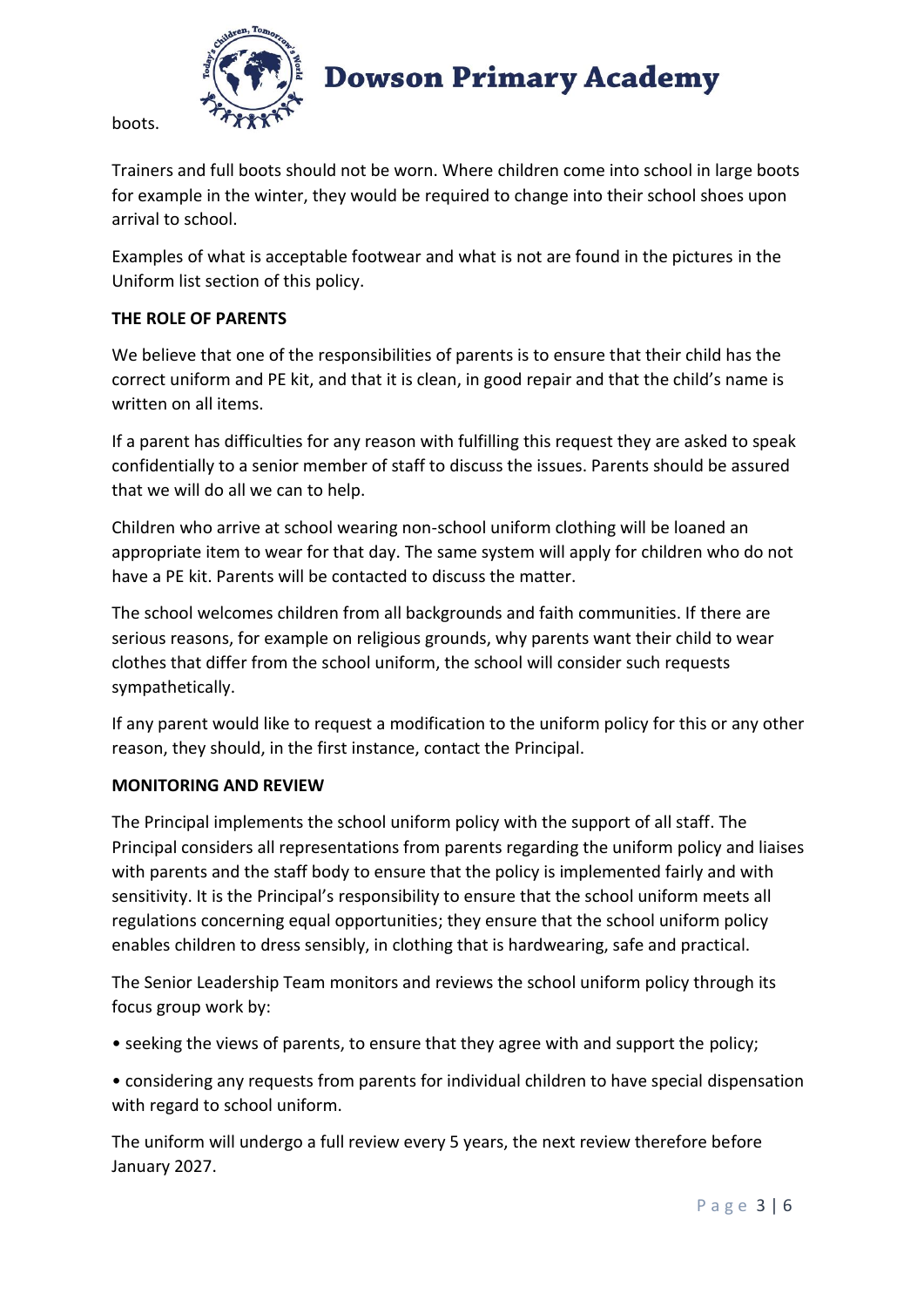

#### **SCHOOL UNIFORM LIST**

Our school uniform colour is a combination of navy and primrose yellow.

Most items can be bought from High Street shops. All items embroidered with the Dowson Logo can be bought from Kids Stop in Hyde or Sallies in Denton.

#### **Foundation Stage Uniform:**

- Dowson branded navy jumper or cardigan
- White polo shirt –with the Dowson logo or plain\*
- Grey skirt\*\* / pinafore dress\*\* / trousers
- In the summer term, grey shorts or a blue and white checked dress\*\* are an optional alternative
- Plain white, black, grey or navy socks
- Plain grey, black or navy tights
- Sensible black school shoes or shoe-boots\*\*\*
- Navy Waterproofs and a pair of wellington boots to be kept in school for outdoor learning

\* Please note that children in Reception can have the option of the white polo OR a shirt and tie like the rest of school. It is also acceptable that parents change this part way through the year, for example if it is summer term and uniform needs replacing, parents may wish to convert to shirt and tie in preparation for Year 1.

#### **Years 1 – 6 Uniform:**

- Dowson branded navy jumper or cardigan
- Dowson navy and yellow pinstriped tie clip on or formal. *N.B: We strongly encourage children in Upper School – years 4-6 – to wear formal ties in preparation for high school and as a skill in-keeping with our values of aspiration and pride.*
- White shirt
- Grey skirt\*\* / pinafore dress\*\* / trousers
- In the summer term only, grey shorts or a blue and white checked dress\*\* are an optional alternative
- Plain white, black, grey or navy socks
- Plain grey, black or navy tights
- Sensible black school shoes or shoe-boots\*\*\*

\*\* Please note skirts, dresses and pinafores should be an appropriate length and of a style which allows girls to sit comfortably on the floor.

\*\*\*Shoes should be flat, black and appropriate for school. Your child should wear shoes which he or she can manage to do up independently and that will remain secure on their feet during any physical activity, for example at playtimes.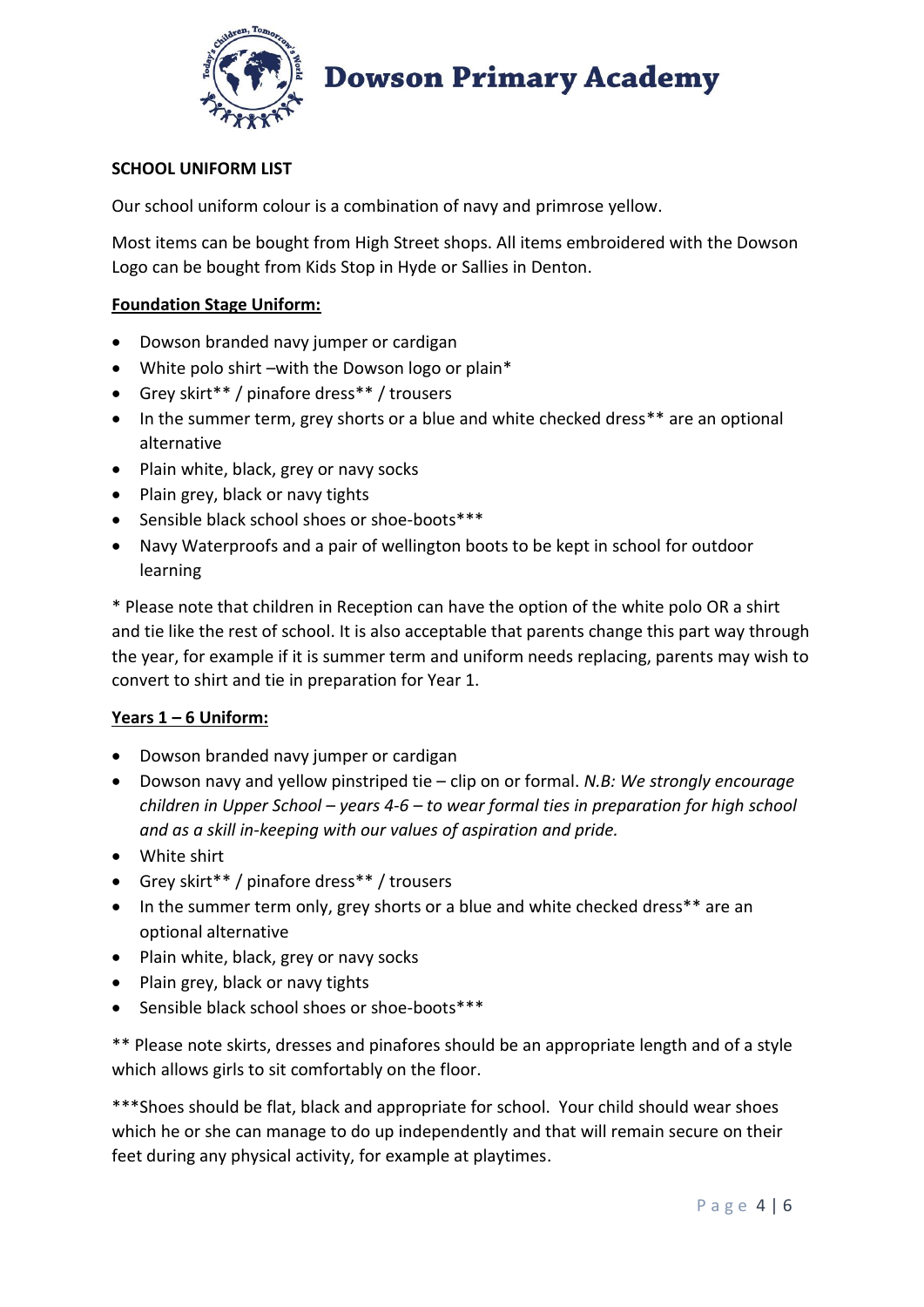

Examples of what is and is not acceptable footwear in line with our policy can be found in the pictures here. Please be aware that not all shoes that can be found in a 'school shoe' section of some stores are accepted in line with this policy.



#### **P.E. Kit:**

- Dowson branded navy t-shirt
- Plain navy shorts
- Trainers preferably dark in colour with Velcro fastening unless your child can independently tie their laces
- A plain navy tracksuit with no sports logos may also be bought for outdoor P.E. during the winter. This is advisable only. Please note: a Dowson tracksuit consisting of jogging bottoms and a hooded sweatshirt with the school logo can be purchased from our supplier.

Children in Reception change for P.E in the summer term only so a P.E. kit is not needed until this time.

Children need a change of clothes and footwear for P.E. (for health and hygiene reasons). This should be kept in a drawstring bag so that it fits in a child's locker without taking up too much space. The kit can be left for the duration of the term and sent home each holiday to be washed. A PE kit consisting of a Dowson navy t-shirt and navy shorts in a drawstring bag with the logo may be bought as a package deal from the supplier.

#### **Other available items:**

- Reversible waterproof coat with the school logo which are suitable for boys and girls
- Dowson branded Fleece Please note, this may not be used as a replacement to the school jumper or cardigan.
- Dowson branded book bag

All school uniform and P.E. kit, including shoes, MUST be named. Children – and adults - can become upset as a result of lost clothing; please help us by naming everything.